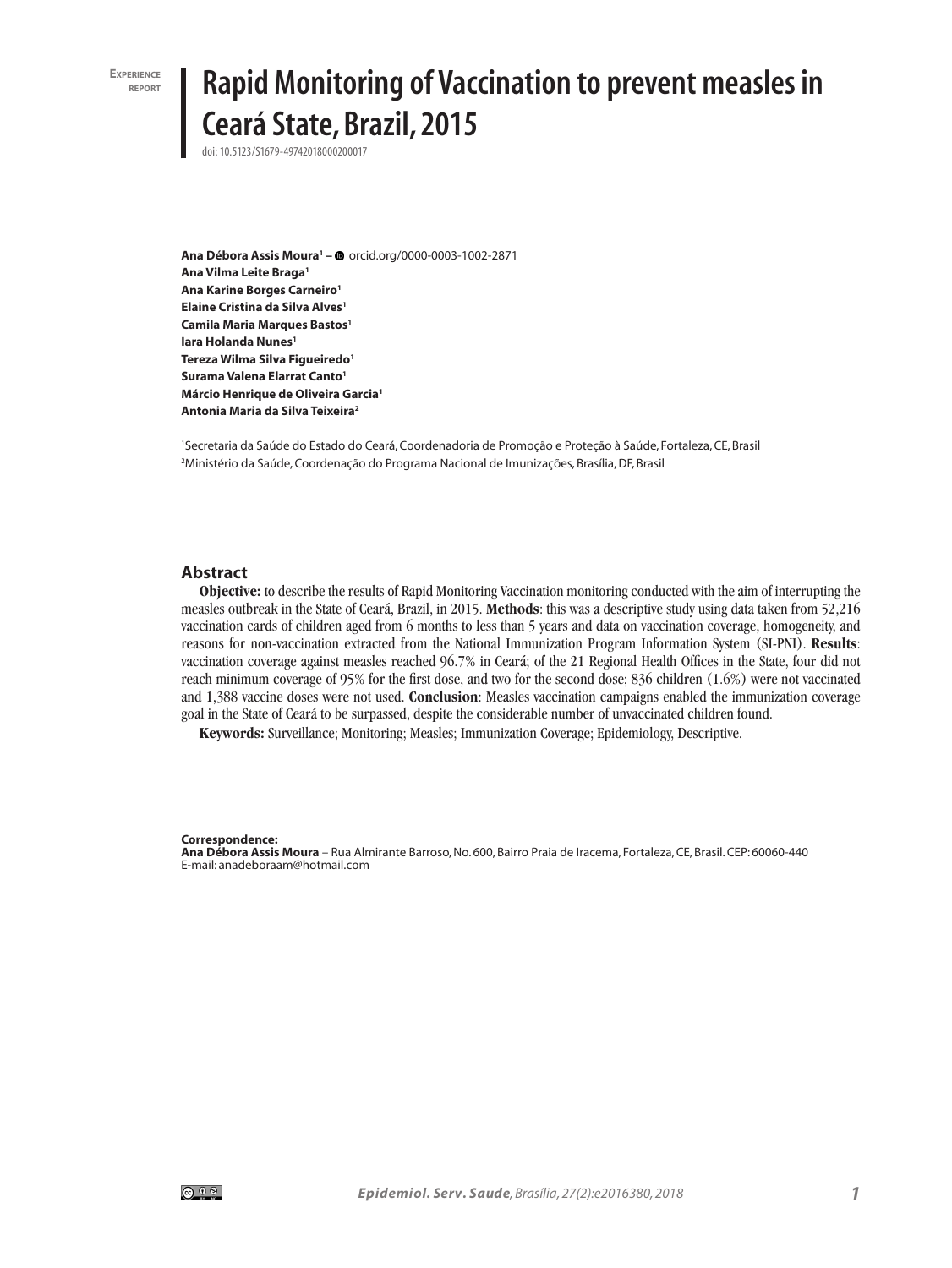# **Introduction**

Measles is an acute, serious, communicable and highly contagious viral disease. It has universal distribution and with seasonal variation. The behavior of this disease depends on the relationship between immunity and susceptibility of the population, as well as on virus circulation. Although a safe and low-cost vaccine is available, measles is one of the main causes of morbidity and mortality in children under the age of 5, especially those who are malnourished and live in low-income countries. Measles incidence, clinical evolution and mortality are influenced by socioeconomic conditions, nutritional status and immune system of the patient, aggravated by agglomeration situations in public places and in small homes.<sup>1</sup>

*The rapid monitoring of immunization coverage (RMC), this being an important tool for checking the vaccination status of a given population in a short period of time, with low requirement of financial resources and broad applicability nationwide.* 

In Brazil, measles notification has been compulsory since 1968. In the period from 1968 to 1991, the country faced nine epidemics; approximately one every two years.2 Although the vaccine has been licensed since 1961, it was used in a one-off and irregular manner in the country before being officially included on the first national calendar of obligatory vaccination following the publication of Ministerial Ordinance No. 452/1977.<sup>3</sup> In the 1980s, a gradual decline in the registration of deaths resulting from infection was observed, this being attributed to increased vaccination coverage and improved medical care.<sup>1</sup>

More comprehensive actions were put into place with effect from the 1990s, in particular the mass vaccination campaign for children aged between nine months and 14 years of age and the intensification of epidemiological surveillance actions, these being lines of action of the Plan for Measles Control and Elimination implanted in 1992. The campaign was a success: 48 million vaccinated and 96% immunization coverage. Since then, several efforts have been undertaken in the countries of the Region of the Americas. In Brazil, certain target groups were included in vaccination initiatives, such as, for example, children up to 11 years of age and women of childbearing age.4

The result of these actions was the sharp drop in the incidence of measles by autochthonous transmission in the Brazil, with fewer than 97 cases per 100,000 inhabitants, reaching zero incidence in the year 2001. Imported cases, in general, have occurred sporadically throughout the decade of 2000. With effect from the middle of the same decade, there were three outbreaks of considerable epidemiological importance: (i) in 2006, 57 cases in the semi-arid region of Bahia; (ii) in 2010, 57 cases in the metropolitan region of Paraíba; and (iii) in  $2013/2014$ , 220 cases in Pernambuco.<sup>1</sup> Between 2013 and 2015, 38 municipalities in Ceará state registered 1,052 cases of the disease, as well as isolated cases detected in other Brazilian cities.

A peculiarity of Ceará state was the duration of the epidemic, as it continued uninterrupted for 81 epidemiological weeks from December 2013 to September 2015, despite the adoption of strategies to identify further outbreaks. In all there was a record 4,631 suspected cases. The initial strategies adopted were not sufficient to halt the advance of the epidemic and thus more intensive and localized measures were adopted. In addition to the adoption of these measures, intensified vaccination was undertaken among individuals aged 5 to 29 years of age, while maintaining intensified vaccination of children aged 6 months to under 5 years old.5

One of the strategies used in the measles epidemic in Ceará state was the rapid monitoring of immunization coverage (RMC), this being an important tool for checking the vaccination status of a given population in a short period of time, with low requirement of financial resources and broad applicability nationwide. In this context, local particularities stand out such as the presence of physical and social frontiers, these being factors capable of influencing access to vaccination and, consequently, also influencing the ratios and the proportion of children with their vaccinations up-to-date.<sup>6</sup>

The experience and the results of the rapid monitoring of immunization coverage, carried out with the purpose of stopping the outbreak of measles in Ceará state in 2015 are described below.

### **Vaccination Strategies**

Several vaccination strategies were adopted in Ceará state in order to reach susceptible populations. These included: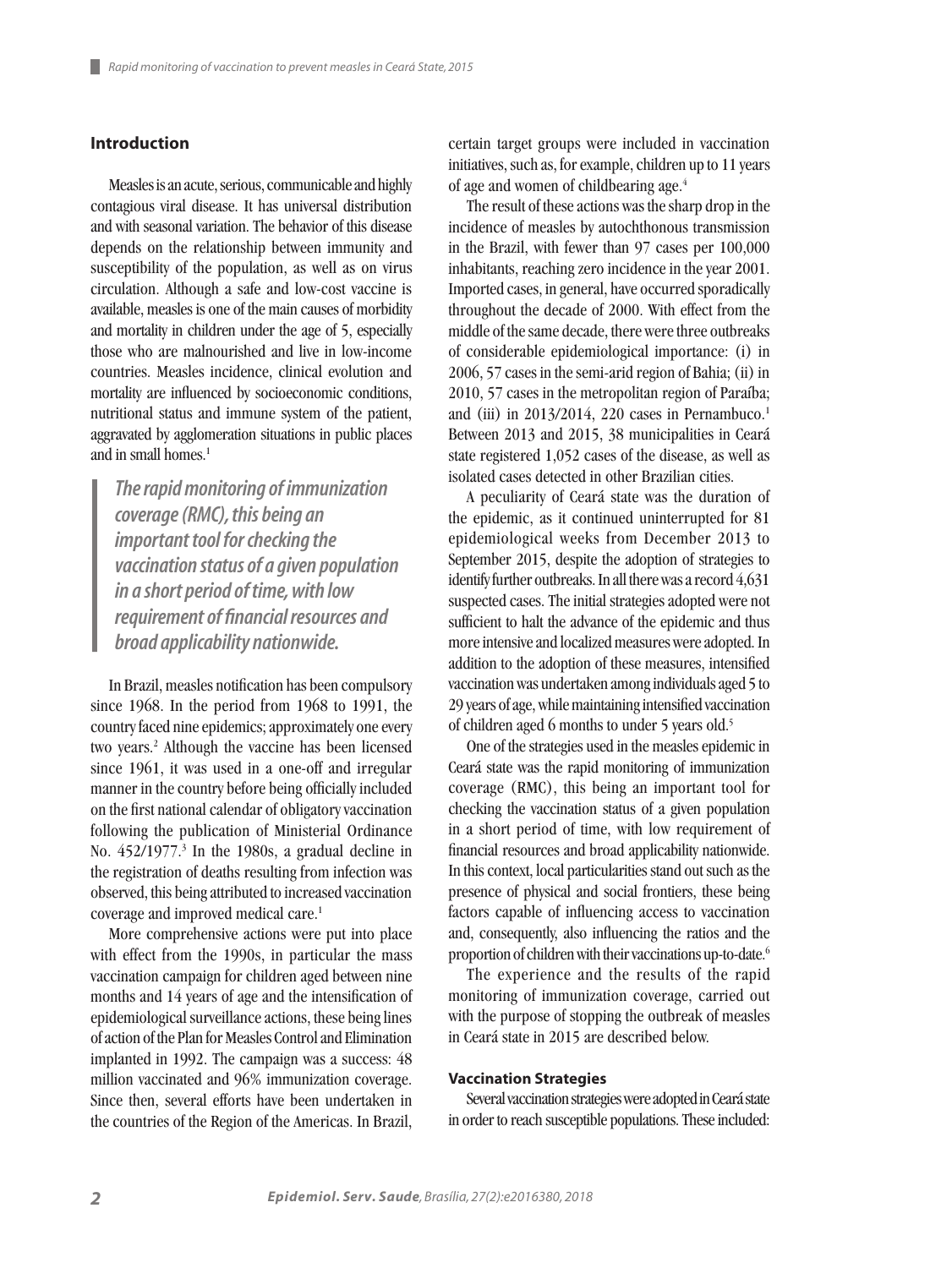- a) routine vaccination, which consists of systematic vaccination aimed at controlling vaccine-preventable diseases by means of large-scale vaccination coverage;<sup>7</sup>
- b) follow-up campaigns, which comprise vaccination activities performed periodically and indiscriminately;<sup>8</sup>
- c) rapid monitoring of immunization coverage (RMC), to verify vaccination coverage and identify nonvaccinated members of the susceptible population, based on proof of vaccination as per child vaccination cards checked during household visits;9
- d) entire community vaccination, performed when there is one or more suspected cases of the disease;
- e) cleaning or screening operation, when there are still cases of the disease, by checking vaccination status and vaccinating those who have not been vaccinated on a house to house basis;<sup>10</sup> and finally,
- f) vaccination intensification, which consists of vaccinating people who have not been vaccinated or hav not had all the doses of the vaccine.11

The vaccination follow-up campaign was carried out indiscriminately in November 2014, administering the MMR and MMRV vaccines among children aged 6 months to 5 years old, followed by rapid monitoring of immunization coverage (RMC) which was completed in the first half of 2015. Vaccination intensification used the double viral vaccine (measles and rubella - MR) for people aged 5 to 29 years of age, between the months of May and August of 2015.

The Ceará state health care system of has 22 microregions and five macroregions (Fortaleza, Sobral, Cariri, Sertão Central and East Coast/Jaguaribe). RMC encompassed the state's 22 microregions and 184 municipalities. Regionalization, is one of the Brazilian National Health System (SUS) guidelines for the health care action and service decentralization process, as well as guiding negotiation and agreements between health service managers.<sup>12</sup> In 2015 the Cascavel (22<sup>nd</sup>) Regional Health Coordination Offices (CRES) was incorporated into the Fortaleza  $(1<sup>st</sup>)$  CRES whereby both became subordinated to one single administration.

#### **Rapid Monitoring of Immunization Coverage**

RMC is a vaccination action supervision activity recommended by the Pan American Health Organization (PAHO) since the1980s and adopted in several countries of the Americas. It is characterized by seeking to achieve vaccination coverage by means of household visits to check vaccination certificates. It is a very useful method for checking vaccination status. Its results are extremely important as an aid to decision-making about the definition or redefinition of additional vaccination strategies, aiming to improve vaccination coverage and its homogeneity.9

The number of households visited was based on the size of the target population and on the number of vaccination rooms in each municipality. In municipalities with a large population  $($ >50,000 inhabitants), 2% of the target population (6 months to less than 5 years of age) were included. For smaller municipalities - with up to 50,000 inhabitants -, the recommendation is to follow the target population and vaccination rooms criteria, i.e., the number of RMC should correspond to the number of vaccination rooms; it is important to highlight that the RMC area must be selected randomly (by drawing lots).<sup>11</sup>

#### **Data sources and analysis**

Data on vaccination coverage, homogeneity and reasons for non-vaccination were extracted from the National Immunization Program Information System (SI-PNI), available at the Brazilian National Health System IT Department (DATASUS) website (sipni. datasus.gov.br). Tabwin 32 version 2008 applications and Microsoft Office® Excel® were used to tabulate the data.

The RMC protocol was used to inform data analysis. The protocol was drawn up with the aim of supporting the team in the field work.

The study project was not submitted to an Ethics Research Committee because it used secondary public domain data with no identification of persons and institutions.

# **Results**

In November 2014, 1,232,368 doses of MR, MMR and MMRV vaccines were administered during the indiscriminate measles vaccination campaign in Ceará state. After this period, by means of RMC, 52,216 vaccination cards of children from 6 months to 5 years of age living in the state were checked, and 1,679 doses of MMR and MMRV vaccines were administered as at June 2015 (Table 1).

Of the 21 CRES, only four (Baturité, Itapipoca, Brejo Santo and Crato) did not reach the minimum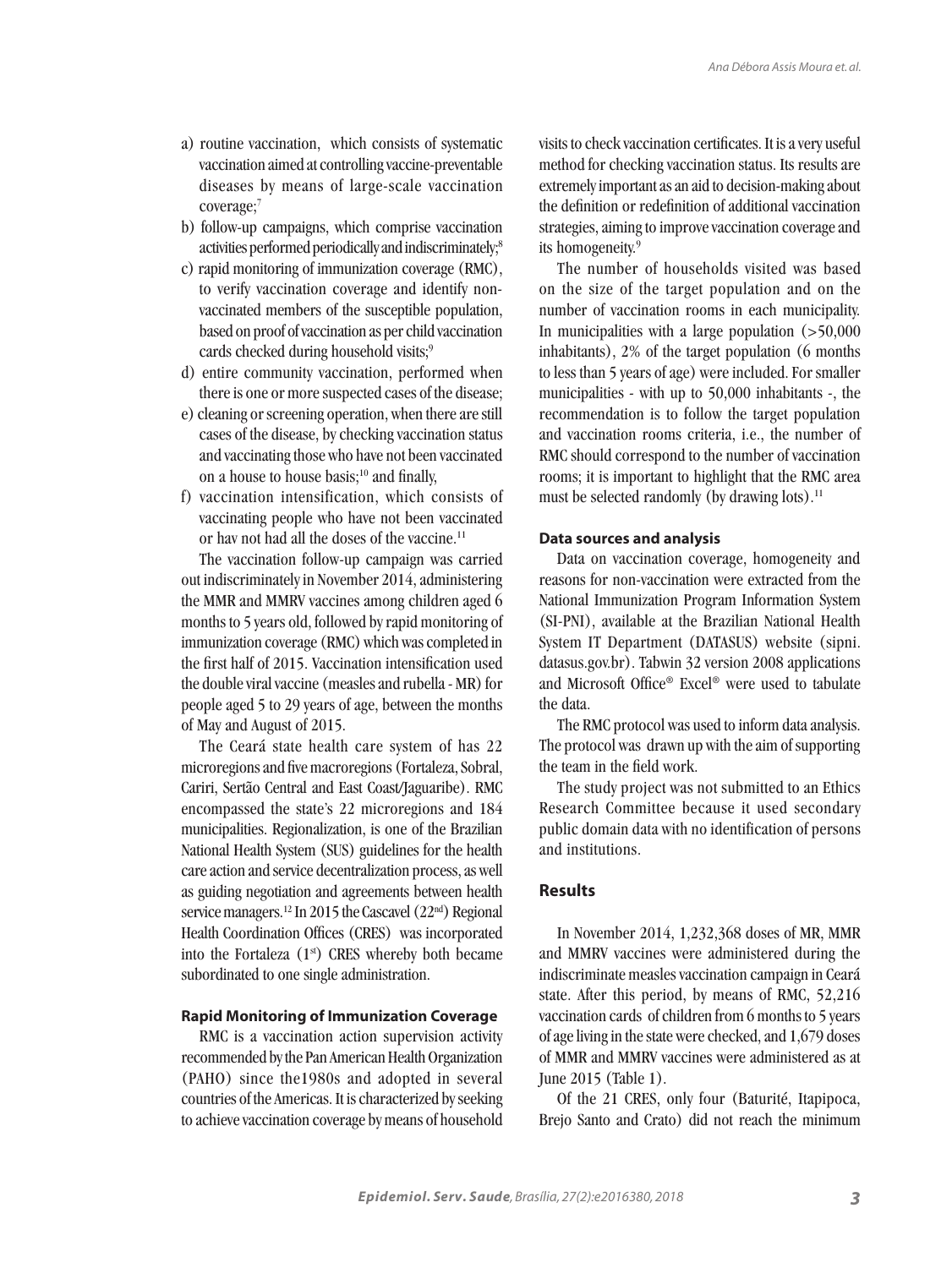vaccination coverage of 95% for the first dose, and two CRES (Itapipoca and Russas) did not reach the minimum vaccination coverage for the second dose (Table 1).

RMC identified 836 (1.6%) children who had not been vaccinated against measles and 1,388 doses of vaccine that had not been administered for various reasons. More than one reason for non-vaccination was given for each child. Standing out among the 1,388 reported reasons for non-vaccination were the lack of parent/guardian time (n=219; 15.8%), lack of vaccine (n=135; 9.7%), lack of scheduling (n=110; 7.9%), and difficulty in getting to the place where vaccination was being done (n=36; 2.6%) (Table 2).

#### **Discussion**

RMC revealed that Ceará state surpassed the goal for MMR and MMRV vaccination coverage. However, four CRES did not reach minimum vaccination coverage of 95% for the first dose (Baturité, Itapipoca, Brejo Santo and Crato) and two did not reach the goal for the second dose (Itapipoca and Russas).

Vaccination coverage exceeding 100% found by RMC for the second dose of the MMR vaccine is explained by the fact that in 2015 Ceará state experienced MMRV (MMR and varicella) vaccine stockout, which corresponds to the second dose of MMR vaccine. As such, in the absence of the MMRV vaccine 2,879 children aged 15 months to less than 5 years old, received MMR vaccine and, subsequently, in order not to lose the opportunity to be vaccinated against varicella, and owing to the absence of monovalent varicella vaccine, they received a further dose using MMRV vaccine.

As part of the RMC strategy, all of Ceará's 184 municipalities conducted monitoring activities with

# **Table 1 – Rapid Monitoring of Immunization Coverage (RMC) and number of first and second doses of MMR and MMRV vaccines administereds, according to the regional health coordination offices, Ceará, 2015**

|                                         | <b>Doses applied</b><br>(N) | RMC vaccination coverage (%) |                   |
|-----------------------------------------|-----------------------------|------------------------------|-------------------|
| <b>Regional Health Coordination</b>     |                             | Dose 1                       | Dose <sub>2</sub> |
| 1 <sup>st</sup> Fortaleza/22nd Cascavel | 237                         | 98.1                         | 95.3              |
| 2 <sup>nd</sup> Caucaia                 | 24                          | 99.5                         | 97.8              |
| 3rd Maracanaú                           | 155                         | 97.8                         | 96.1              |
| 4 <sup>th</sup> Baturité                | 67                          | 92.0                         | 119.3             |
| 5 <sup>th</sup> Canindé                 | 19                          | 99.6                         | 149.0             |
| 6 <sup>th</sup> Itapipoca               | 214                         | 90.8                         | 84.2              |
| 7 <sup>th</sup> Aracati                 | $\overline{\phantom{0}}$    | 100.0                        | 100.0             |
| 8 <sup>th</sup> Quixadá                 | 83                          | 96.0                         | 134.5             |
| 9 <sup>th</sup> Russas                  | 48                          | 97.3                         | 93.9              |
| 10 <sup>th</sup> Limoeiro do Norte      | -                           | 100.0                        | 98.4              |
| 11 <sup>th</sup> Sobral                 | $\overline{7}$              | 96.8                         | 118.1             |
| 12 <sup>th</sup> Acaraú                 | 25                          | 99.2                         | 98.9              |
| 13 <sup>th</sup> Tianguá                | 13                          | 95.1                         | 119.7             |
| 14 <sup>th</sup> Tauá                   | 51                          | 94.9                         | 138.3             |
| 15 <sup>th</sup> Crateús                | 100                         | 96.7                         | 119.8             |
| 16 <sup>th</sup> Camocim                | 32                          | 100.0                        | 103.1             |
| 17 <sup>th</sup> Icó                    | 50                          | 95.9                         | 96.7              |
| 18 <sup>th</sup> Iguatu                 | 47                          | 99.3                         | 99.6              |
| 19 <sup>th</sup> Brejo Santo            | 121                         | 94.9                         | 111.3             |
| 20 <sup>th</sup> Crato                  | 140                         | 93.2                         | 104.9             |
| 21 <sup>th</sup> Juazeiro do Norte      | 246                         | 95.1                         | 99.6              |
| <b>Ceará State</b>                      | 1,679                       | 96.7                         | 106.6             |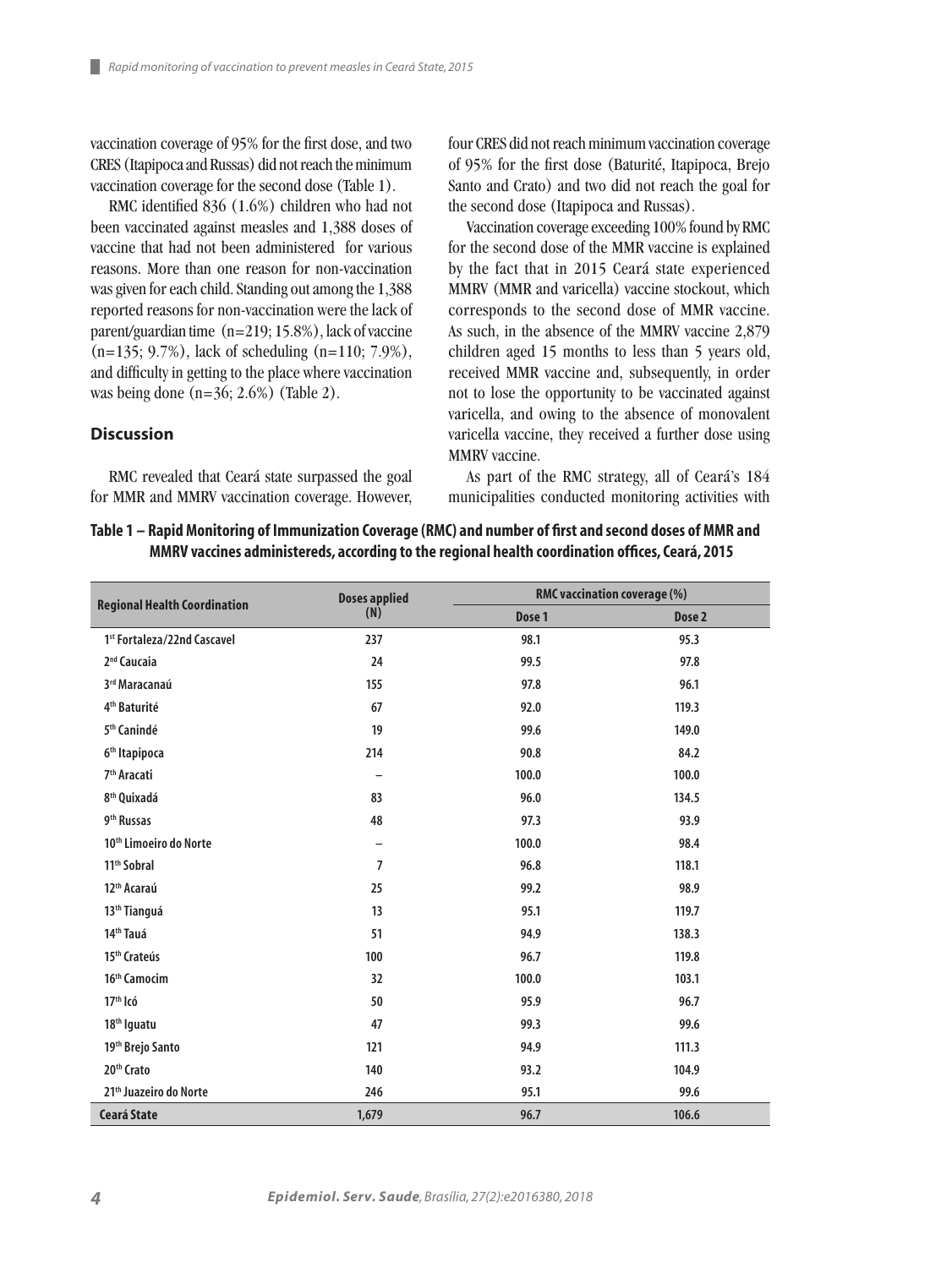| <b>Reasons</b>                                  | N     | $\frac{0}{0}$ |
|-------------------------------------------------|-------|---------------|
| Other reasons                                   | 820   | 59.1          |
| Lack of time                                    | 219   | 15.8          |
| Lack of vaccine                                 | 135   | 9.7           |
| Lack of scheduling                              | 110   | 7.9           |
| Difficulty in going to the place of vaccination | 36    | 2.6           |
| Multiple injections at the same time            | 24    | 1.7           |
| Loss/absence of vaccination proof               | 16    | 1.2           |
| <b>Refusal to be vaccinated</b>                 | 13    | 1.0           |
| <b>Primary Health Care unit closed</b>          | 7     | 0.5           |
| <b>Medical contraindication</b>                 | 6     | 0.4           |
| Adverse event in previous dose                  | 2     | 0.1           |
| <b>Total</b>                                    | 1,388 | 100.0         |

|                                                         | Table 2 – Reasons for non-vaccination against measles in children, according to the results of the Rapid |
|---------------------------------------------------------|----------------------------------------------------------------------------------------------------------|
| <b>Monitoring of Immunization Coverage, Ceará, 2015</b> |                                                                                                          |

the aim of interrupting the epidemic. As coverage by Itapipoca CRES was less than 95%, it was advised to intensify vaccination in the following period with the aim of reaching all those not vaccinated against measles.

RMC enables one to know the vaccination status of the population in a short space of time, through information on proof of vaccination people living in a particular geographic area during household visits. The primary purpose of RMC is to reach those who have not been vaccinated and reduce the number those who are probably susceptible.<sup>12</sup> RMC actions have contributed to the reduction of morbidity and mortality from measles.

In Brazil, RMC began to be conducted on a larger scale in 2008. By 2012, three national RMC experiments had been performed following national vaccination campaigns: in 2008, with the aim of eliminating rubella and congenital rubella syndrome in people aged 12 to 39 years old; in 2011, after followup campaigns to maintain the elimination of measles and rubella in children aged 1 to 6 yearsold; and in 2012, after the child multivaccination campaign, to bring the vaccination status of children under 5 years of age up to date.12

A large number of unvaccinated children were found in Ceará in 2015, forming a pocket of individuals susceptible to infection. The reasons for nonvaccination were diverse, some of them being the fault of children's caregivers, such as lack of commitment to vaccination - either by simple refusal, loss of vaccination

cards or even lack of time alleged by parents/guardians. Other reasons for non-vaccination point to health service management shortcomings, including (i) difficult service user access to vaccination services, (ii) failures related to management of vaccination rooms such as the lack of vaccination scheduling, which is a fundamental determinant for the guidance of parents/ guardians, (iii) no immunobiological product stock assurance mechanism – since there have never been stockouts in Brazil , as well as (iv) lack of flexibility in health centre opening hours.

These results were similar to those presented in previous studies. Lack of parent time and difficult access were the main reasons reported for nonvaccination, according to the RMC carried out in Extended Western Health Region in the state of Minas Gerais, in 2012.13 In another study conducted in Minas Gerais in 2013 in the municipality of Vespasiano, the reasons for non-vaccination were the same as those found in our study, such as lack of time, forgetfulness and refusal by parents; similarly, the Vespasiano student found that some children were sick during the monitoring implementation period, others had no proof of vaccination status and finally there were those who had experienced adverse events when receiving previous doses.14

A considerable number of other reasons were observed, but it is not possible to describe them since this information was not provided by data source used. We suggest that this limitation should be corrected in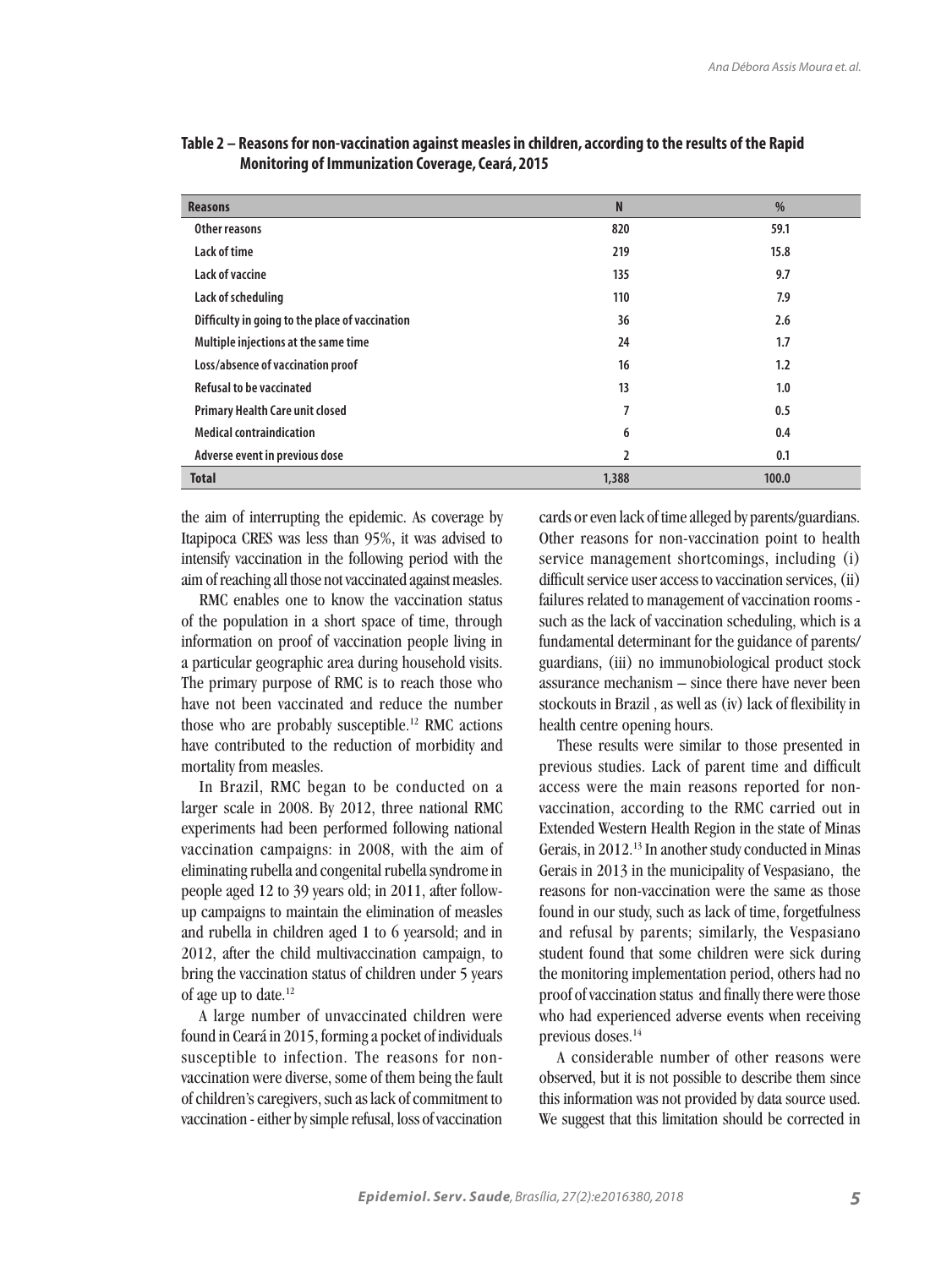future monitoring. It is also recommended that RMC data should be analyzed by each primary health care centre in order for local interventions to be implemented aimed at minimizing the factors indicated as reasons for nonvaccination of children at the place where they occurred.

In the Region of the Americas, the last case of endemic measles was reported in November 2002, eight years after the definition of the strategy for eliminating measles in the countries of the continent. Subsequent cases were imported, or occurred in people related to these imported cases.<sup>1</sup> Notwithstanding, Brazil has intensified its actions against the disease, focused on the goal of eradicating this disease.

Between 2001 and 2010, there were 135 confirmed cases of measles in Brazil, all of which were imported, laboratory-confirmed and with virus isolation. In 2010, there were three outbreaks of measles: (I) 3 cases in Pará state, (ii) 8 cases in Rio Grande do Sul state, and (iii) 57 cases in Paraíba state, with identification of the D4, B3 and B3 genotypes, respectively. All confirmed cases were caused by imported viruses. In 2010, during the outbreak in the state of Paraíba, 391 suspected cases were reported, of which 57 (14.6%) were confirmed and 334 (85.4%) discarded using laboratory criteria. Just one virus genotype (B3) was found in this outbreak.

The epidemiological analysis showed that between January and July 2011, 17 cases of measles were confirmed in Brazil, with identification of the D4 genotype, the genetic sequencing of which is similar to the genotype in circulation on the European continent. The age group affected ranged from 1 to 43 years of age, with average age of 5 years; 6 cases (31%) occurred in children aged under 5 years, showing a group of susceptible individuals in this age range. $4$  The D8 genotype was found in Ceará state. This same genotype

# **References**

- 1. Rosa FM, Melo FC, Pacheco FC, Siqueira GAM, Elídio GA, Grando IM, et al. Sarampo. In: Ministério da Saúde (BR). Secretaria de Vigilância em Saúde. Coordenação-Geral de Desenvolvimento da Epidemiologia em Serviços. Guia de Vigilância em Saúde [Internet]. Brasília: Ministério da Saúde; 2017 [citado 2018 fev 28]. v. 1. p. 119-34. Disponível em: http://portalarquivos.saude.gov.br/ images/pdf/2017/outubro/06/Volume-Unico-2017.pdf
- 2. Ministério da Saúde (BR). Informe técnico da campanha de seguimento contra o sarampo. Brasília: Ministério da Saúde; 2011. 16 p.

was found in Latin America and the Caribbean between 2010 and 2015 in different years and countries.<sup>15</sup>

Eradication of measles is a Brazilian and International Public Health commitment. RMC needs to be carried out following vaccination campaigns in order to identify areas with lower vaccination coverage and to find out the reasons why children do not access vaccination. The importance of data quality must be emphasized in this process.

The national vaccination campaign strategies have shown excellent results over the years, whereby the first follow-up campaign against measles took place in 1995.4 Thanks to the mobilization efforts of all health professionals involved, it has been possible to increase vaccine coverage. It is expected that regular vaccination campaigns, added to routine vaccination, will continue to ensure immunity among the population, thus minimizing the risks of an outbreak. Their success will depend on the continued commitment of all involved and whose support has been shown to be essential for the elimination of measles in Brazil and in the entire Region of the Americas.

### **Authors' contributions**

Moura ADA, Braga AVL, Carneiro AKB, Alves ECS and Canto EVS participated in the conception and design of the study, data collection, analysis and interpretation, writing and critical review of the manuscript, and wording of the final version to be published. Bastos CMM, Nunes IH, Figueiredo TWS, Garcia MHO and Teixeira AMS contributed to the conception and design of the study and critical review of the manuscript. All the authors have approved the final version and declared themselves to be responsible for all aspects of the study, ensuring its accuracy and integrity.

- 3. Ministério da Administração Interna (PT). Portaria nº 452, de 22 de julho de 1977. Altera o quadro orgânico da PSP da Madeira [Internet]. Diário da República, Lisboa, 1977 jul 22, Série I [citado 2017 out 2]. Disponível em: http://www. leideportugal.com/primeira-serie/portaria-n-o-452-77-interna-administracao-considerandodocumento-50275
- 4. Ministério da Saúde (BR). Secretaria de Vigilância em Saúde. Departamento de Vigilância de Doenças Transmissíveis. Programa nacional de imunizações